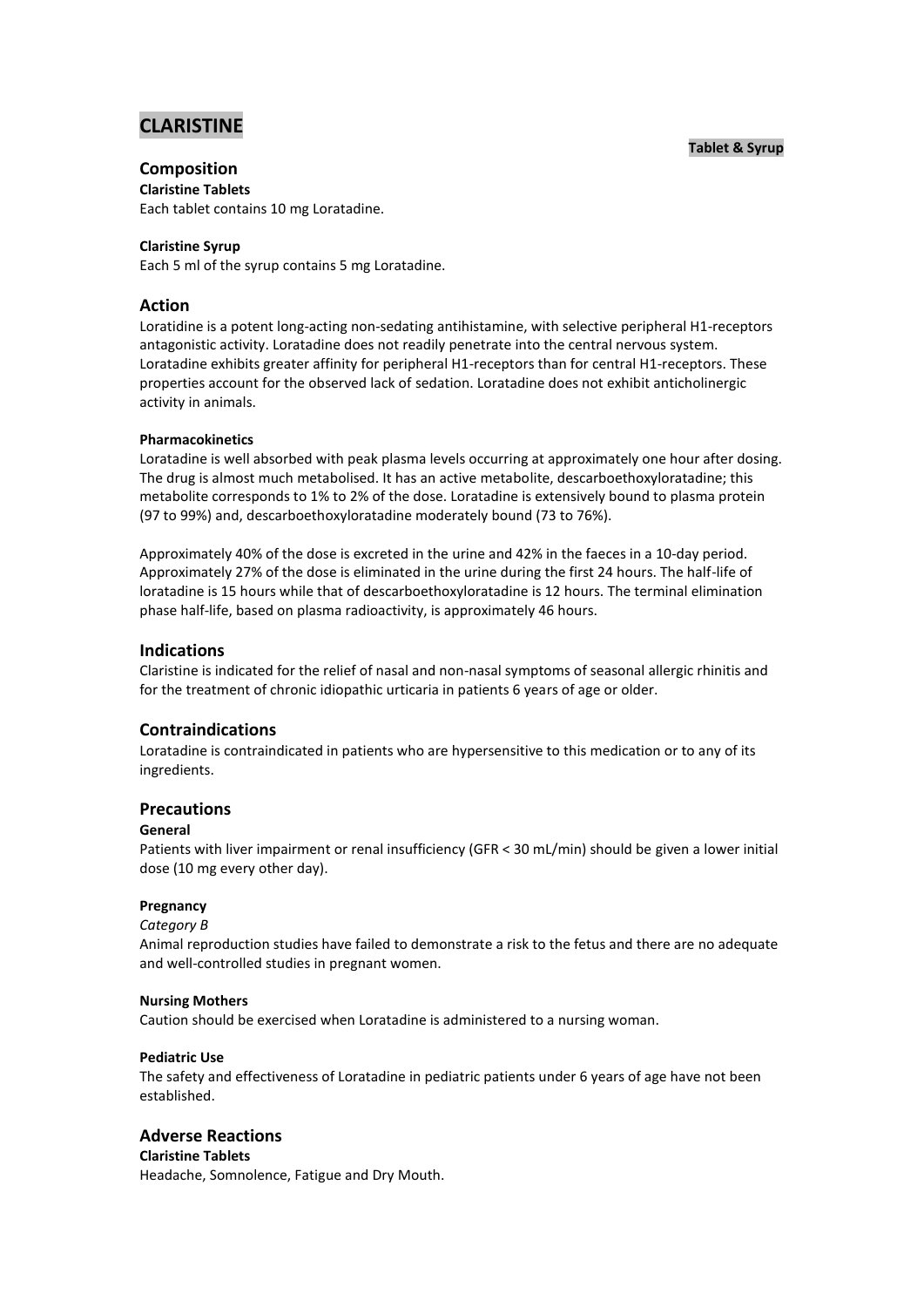#### **Claristine Syrup**

Nervousness, Wheezing, Fatigue, Hyperkinesia, Abdominal Pain, Conjunctivitis, Dysphonia, Malaise, Upper Respiratory Tract Infection.

#### **Autonomic Nervous system**

Altered lacrimation, altered salivation, flushing, hypoesthesia, impotence, increased, sweating, thirst.

#### **Body as a Whole**

Angioneurotic edema, asthenia, back pain, blurred vision, chest pain, earache, eye pain, fever, leg cramps, malaise, rigors, tinnitus, viral infection, weight gain.

#### **Cardiovascular System**

Hypertension, hypotension, palpitations, supraventricular tachyarrhythmias, syncope, tachycardia,

#### **Central and Peripheral Nervous System**

Blepharospasm, dizziness, dysphonia, hypertonia, migraine, paresthesia, tremor, vertigo.

#### **Gastrointestinal System**

Altered taste, anorexia, constipation, diarrhea, dyspepsia, flatulence, gastritis, hiccup, increased appetite, nausea, stomtatitis, toothache, vomiting.

#### **Musculoskeletal System**

Arthralgia, myalgia.

#### **Psychiatric**

Agitation, amnesia, anxiety, confusion, decreased libido, depression, impaired concentration, insomnia, irritability, paranoia.

#### **Reproductive System**

Breast pain, dysmenorrhea, menorrhagia, vaginitis.

#### **Respiratory System**

Bronchitis, bronchospasm, coughing, dyspnea, epistaxis, hemoptysis, laryngitis, nasal dryness, pharyngitis, sinusitis, sneezing.

#### **Skin and Appendages**

Dermatitis, dry hair, dry skin, photosensitivity reaction, pruritus, purpura, rash, urticaria.

#### **Urinary System**

Altered micturition, urinary discoloration, urinary incontinence, urinary retention.

#### **Drug Interactions**

When administered concomitantly with alcohol, loratadine has no potentiating effects as measured by psychomotor performance studies.

Increase in plasma concentrations of loratadine have been reported after concomitant use with ketoconazole, erythromycin, or cimetidine, but without clinically significant changes (including electrocardiographic).

#### **Laboratory Interference**

Loratadine should be discontinued approximately 48 hours prior to skin testing procedures since antihistamines may prevent or diminish otherwise positive reactions to dermal reactivity indicators.

# **Dosage and Administration**

**Adults and children 12 years of age and over**